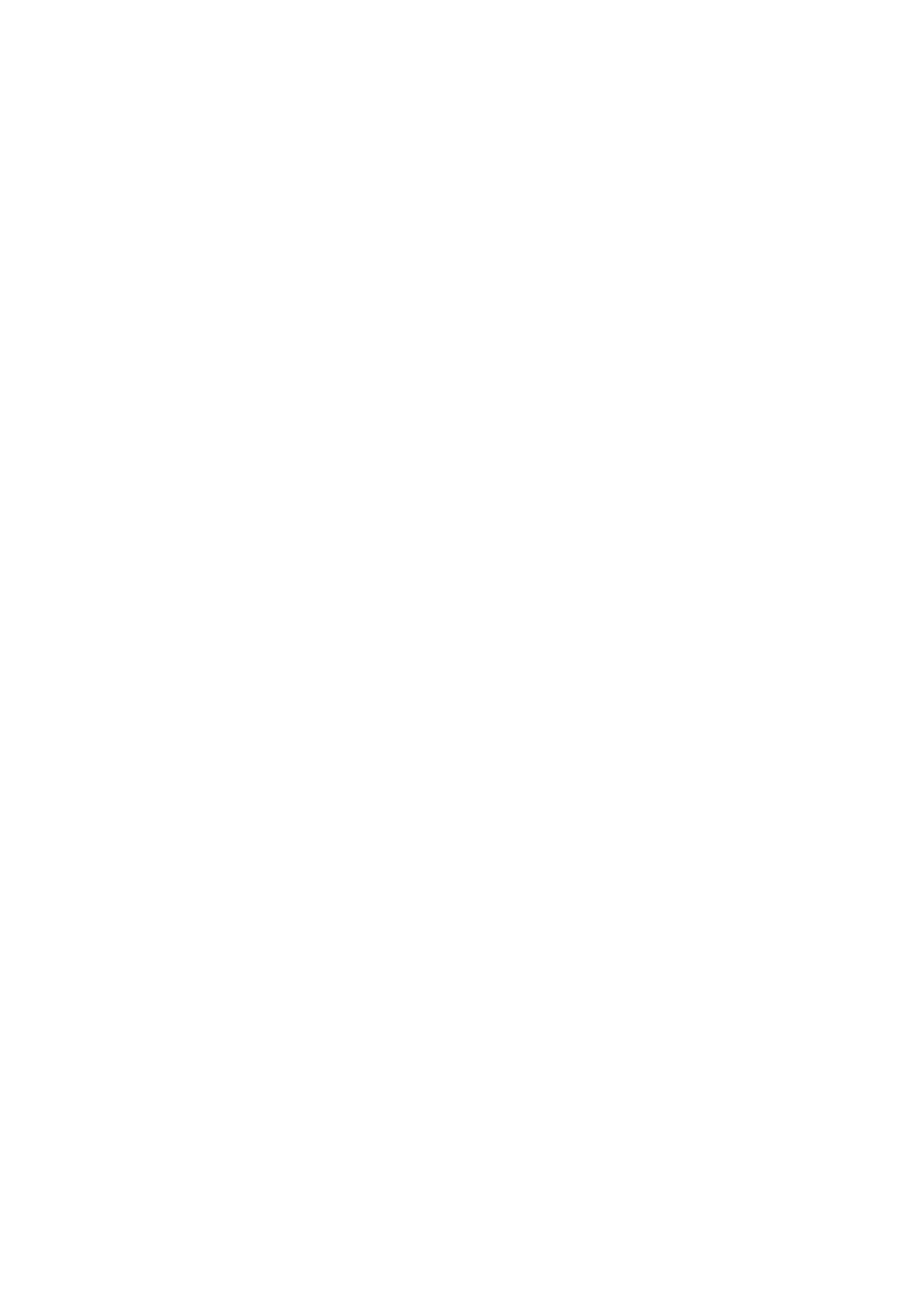

# **Magistrates Court (Environment Protection Infringement Notices) Regulation 2005**

**Subordinate Law SL2005-37** 

made under the

**Magistrates Court Act 1930** 

# **Contents**

|   |                                                    | Page |
|---|----------------------------------------------------|------|
| 1 | Name of regulation                                 |      |
| 2 | Commencement                                       |      |
| 3 | Purpose of regulation                              |      |
| 4 | Dictionary                                         |      |
| 5 | <b>Notes</b>                                       | 2    |
| 6 | Administering authority                            | 2    |
|   | Infringement notice offences                       | 2    |
| 8 | Infringement notice penalties                      | 2    |
| 9 | Contents of infringement notices—other information | 3    |

J2005-101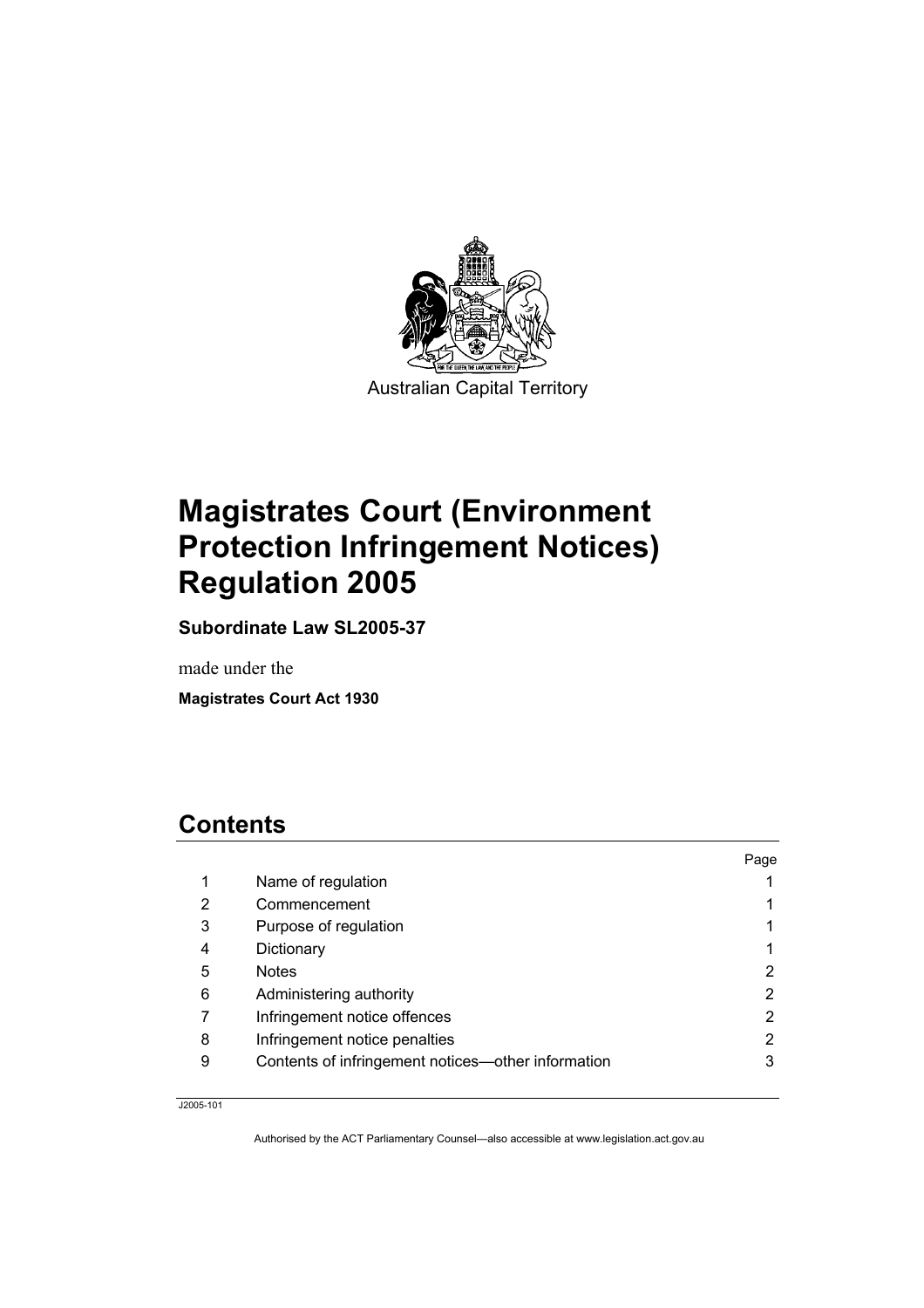|                   |                                                                | Page |
|-------------------|----------------------------------------------------------------|------|
| 10                | Contents of infringement notices—identifying authorised person | 3    |
| 11                | Contents of reminder notices—identifying authorised person     | 3    |
| $12 \overline{ }$ | Authorised people for infringement notice offences             | 4    |
| 13                | Expiry-sch 1, pt 1.1                                           | 4    |
| <b>Schedule 1</b> | <b>Environment protection legislation infringement</b>         |      |
|                   | notice offences and penalties                                  | 5    |
| <b>Part 1.1</b>   | <b>Environment Protection Act 1997</b>                         | 5    |
| <b>Part 1.2</b>   | <b>Environment Protection Regulation 2005</b>                  |      |

**Dictionary** 9

contents 2 Magistrates Court (Environment Protection Infringement Notices) Regulation 2005

SL2005-37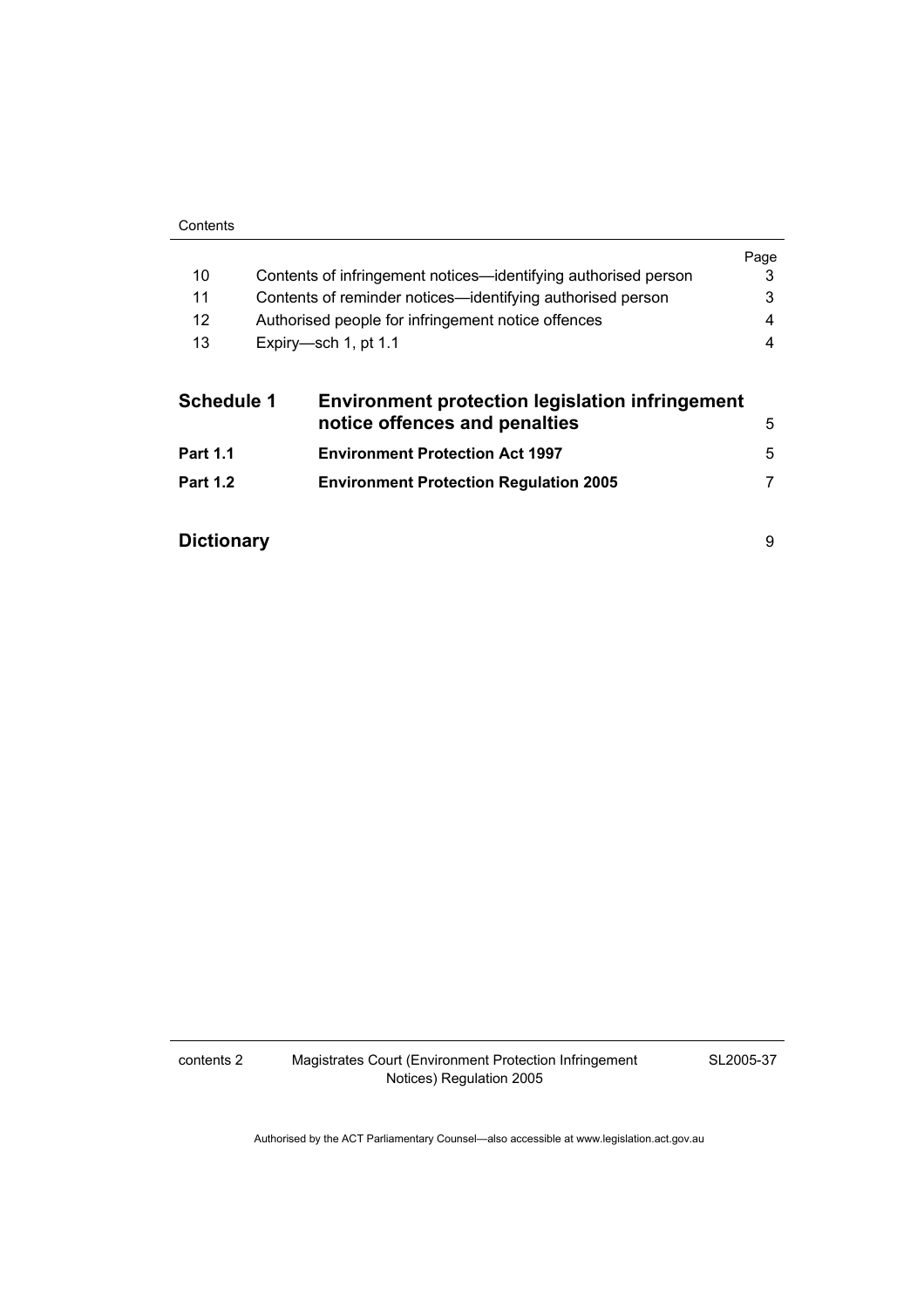### **1 Name of regulation**

This regulation is the *Magistrates Court (Environment Protection Infringement Notices) Regulation 2005*.

#### **2 Commencement**

This regulation commences on the commencement of the *Statute Law Amendment Act 2005*, part 3.19.

*Note* The naming and commencement provisions automatically commence on the notification day (see Legislation Act, s 75 (1)).

#### **3 Purpose of regulation**

The purpose of this regulation is to provide for infringement notices under the *Magistrates Court Act 1930*, part 3.8 for certain offences against the environment protection legislation.

*Note* The *Magistrates Court Act 1930*, pt 3.8 provides a system of infringement notices for offences against various Acts. The infringement notice system is intended to provide an alternative to prosecution.

### **4 Dictionary**

The dictionary at the end of this regulation is part of this regulation.

*Note 1* The dictionary at the end of this regulation defines certain terms used in this regulation, and includes references (*signpost definitions*) to other terms defined elsewhere.

> For example, the signpost definition '*authorised officer*—see the *Environment Protection Act 1997*, section 4.' means that the term 'authorised officer' is defined in that section and the definition applies to this regulation.

*Note 2* A definition in the dictionary (including a signpost definition) applies to the entire regulation unless the definition, or another provision of the regulation, provides otherwise or the contrary intention otherwise appears (see Legislation Act, s 155 and s 156 (1)).

SL2005-37

Magistrates Court (Environment Protection Infringement Notices) Regulation 2005

page 1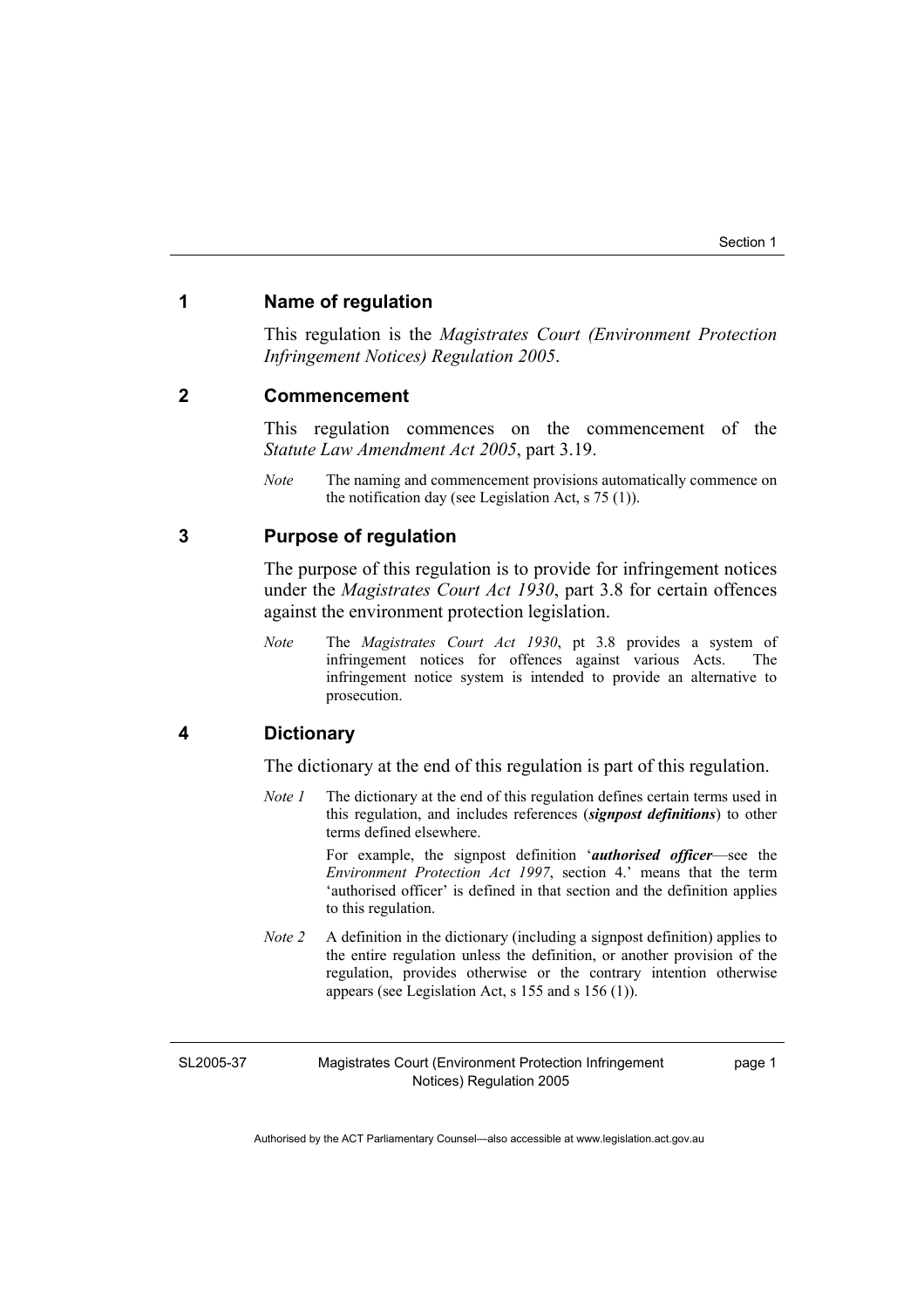### **5 Notes**

A note included in this regulation is explanatory and is not part of this regulation.

*Note* See the Legislation Act, s 127 (1), (4) and (5) for the legal status of notes.

### **6 Administering authority**

The administering authority for an infringement notice offence against the environment protection legislation is the environment protection authority.

## **7 Infringement notice offences**

The *Magistrates Court Act 1930*, part 3.8 applies to an offence against a provision of the environment protection legislation mentioned in schedule 1, column 2.

### **8 Infringement notice penalties**

- (1) The penalty payable by an individual for an offence against the environment protection legislation, under an infringement notice for the offence, is the amount mentioned in schedule 1, column 4 of the item applying to the offence or, if there is more than 1 amount mentioned in the column, the amount applying to the individual.
- (2) The penalty payable by a corporation for an offence against the environment protection legislation, under an infringement notice for the offence, is 5 times the amount mentioned in schedule 1, column 4 of the item applying to the offence or, if there is more than 1 amount mentioned in the column, the amount applying to the corporation.
- (3) The cost of serving a reminder notice for an infringement notice offence against the environment protection legislation is \$34.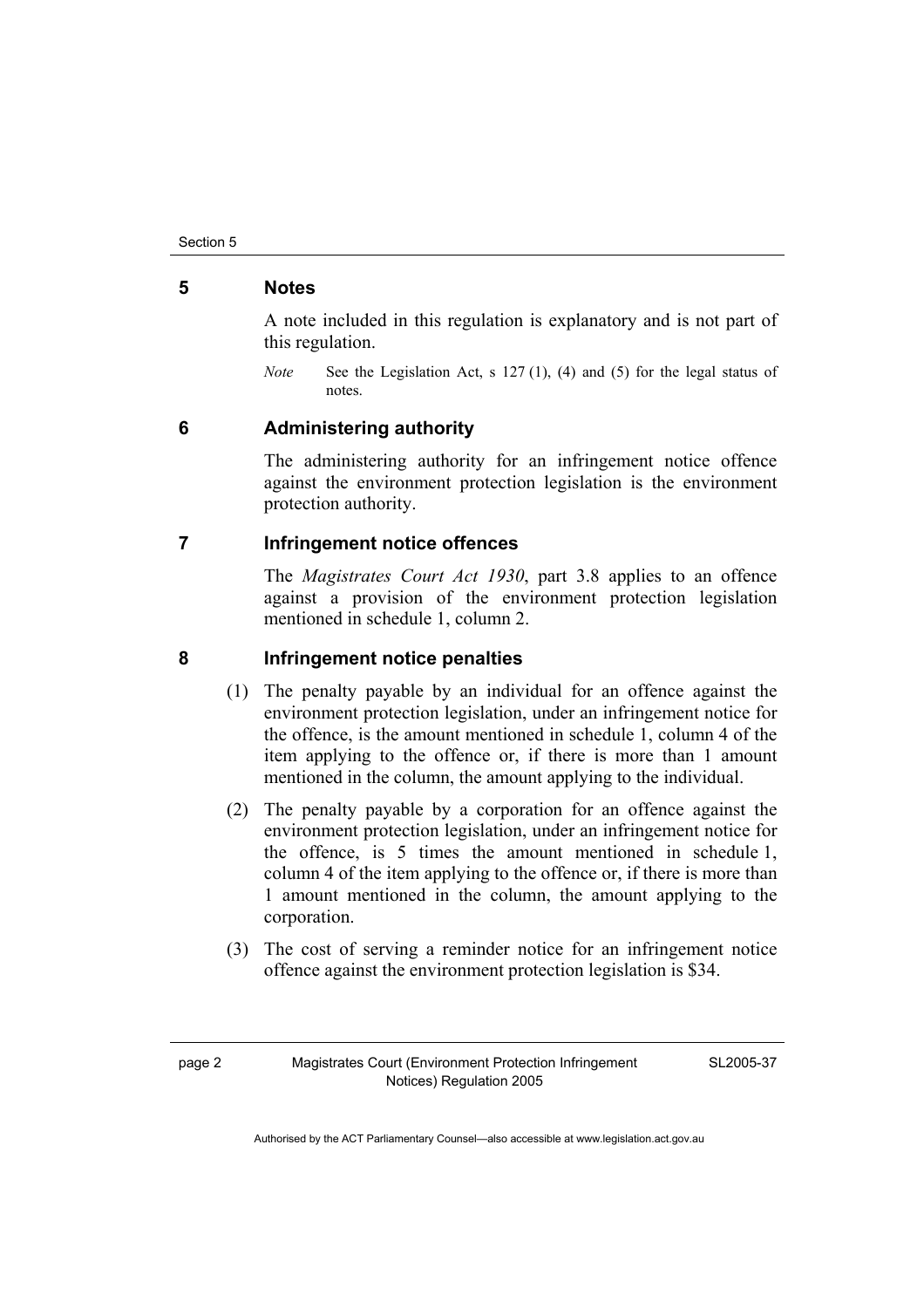#### **9 Contents of infringement notices—other information**

- (1) An infringement notice served on a company by an authorised person for an infringement notice offence against the environment protection legislation must include the company's ACN.
	- *Note* The requirement under this section is additional to the requirement under the *Magistrates Court Act 1930*, s 121 (1) (c).
- (2) In this section:

*company* means a company registered under the Corporations Act.

## **10 Contents of infringement notices—identifying authorised person**

An infringement notice served on a person by an authorised person for an infringement notice offence against the environment protection legislation must identify the authorised person by—

- (a) the authorised person's full name, or surname and initials; or
- (b) any unique number given, for this regulation, to the authorised person by the administering authority.

### **11 Contents of reminder notices—identifying authorised person**

A reminder notice served on a person by an authorised person for an infringement notice offence against the environment protection legislation must identify the authorised person by—

- (a) the authorised person's full name, or surname and initials; or
- (b) any unique number given, for this regulation, to the authorised person by the administering authority.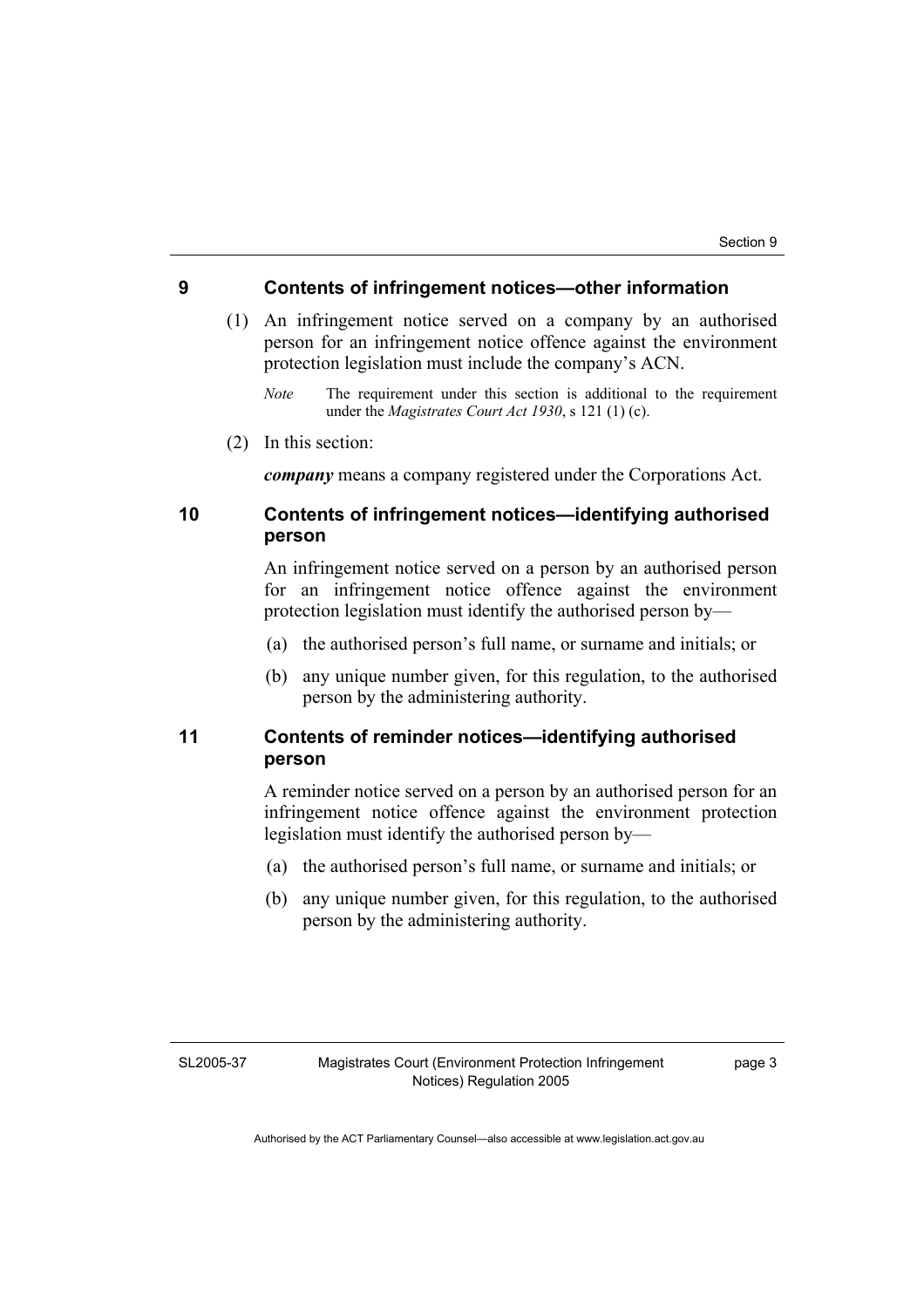### **12 Authorised people for infringement notice offences**

An authorised officer may serve—

- (a) an infringement notice for an infringement notice offence against the environment protection legislation; and
- (b) a reminder notice for an infringement notice offence against the environment protection legislation.
- *Note* For how documents may be served, see the Legislation Act, pt 19.5.

# **13 Expiry—sch 1, pt 1.1**

- (1) Schedule 1, part 1.1 expires on the default application date.
- (2) In this section:

*default application date*—see the Criminal Code, section 10.

*Note* This date is the date the provisions of the Criminal Code, ch 2 apply to all ACT offences.

page 4 Magistrates Court (Environment Protection Infringement Notices) Regulation 2005

SL2005-37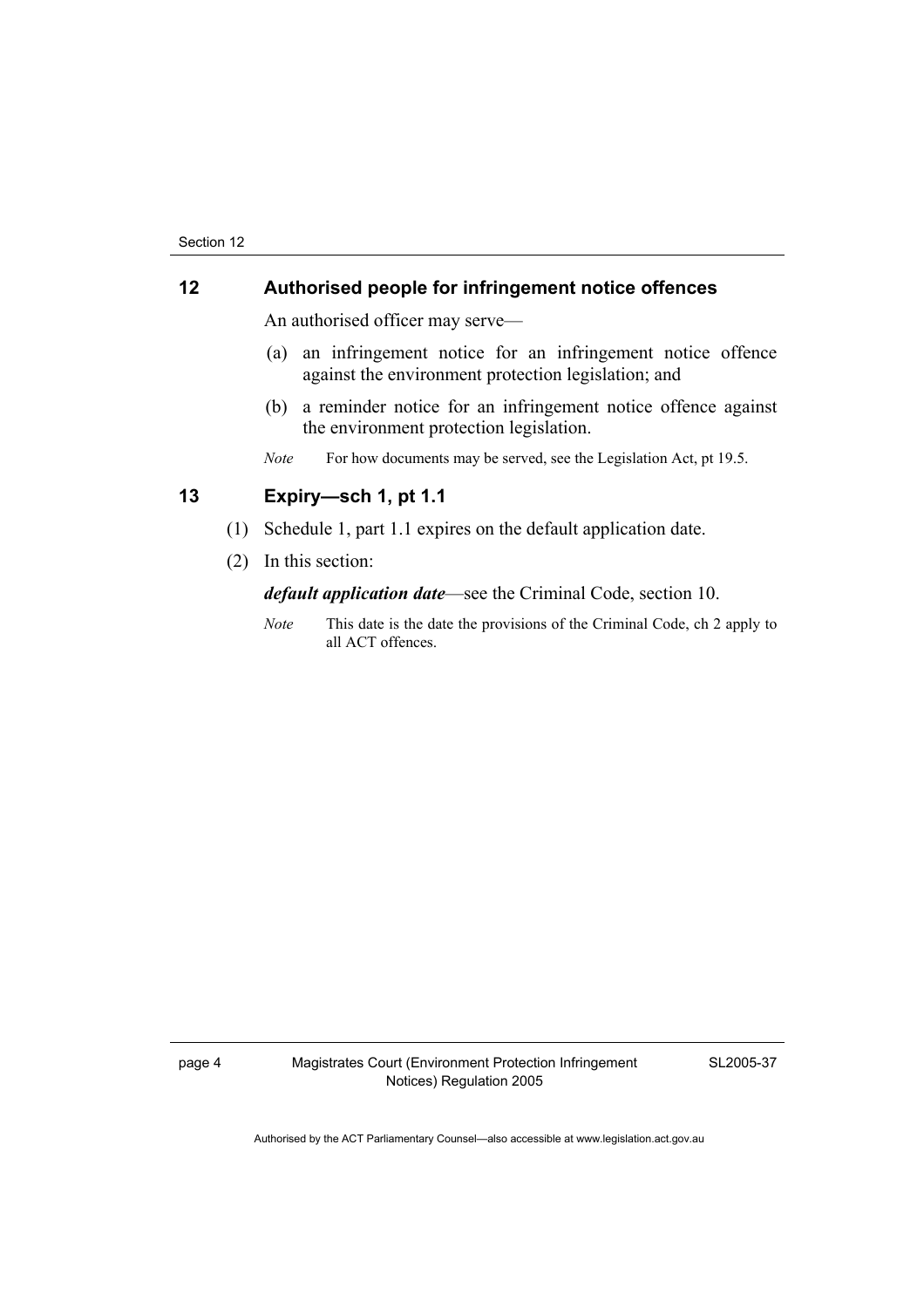# **Schedule 1 Environment protection legislation infringement notice offences and penalties**

(see s 7 and s 8)

# **Part 1.1 Environment Protection Act 1997**

| column 1<br>item | column <sub>2</sub><br>offence provision and, if relevant,<br>case | column 3<br>offence penalty<br>(penalty units) | column 4<br>infringement<br>penalty (\$) |
|------------------|--------------------------------------------------------------------|------------------------------------------------|------------------------------------------|
| $\mathbf{1}$     | 42(1)                                                              | 200                                            | 1 0 0 0                                  |
| $\overline{2}$   | 42(2)                                                              | 200                                            | 1 0 0 0                                  |
| $\overline{3}$   | 44 (1)                                                             | 200                                            | 1 0 0 0                                  |
| $\overline{4}$   | 45(1)                                                              | 200                                            | 1 0 0 0                                  |
| 5                | 67                                                                 | 10                                             | 50                                       |
| 6                | 69(3)                                                              | 50                                             | 500                                      |
| $\overline{7}$   | 71(3)(a)                                                           |                                                |                                          |
| 7.1              | if notice under $71(1)(c)$                                         | 50                                             | 500                                      |
| 7.2              | if notice under $71(2)(a)$<br>$\bullet$                            | 50                                             | 500                                      |
| 8                | 71(3)(b)                                                           | 50                                             | 500                                      |
| 9                | 76(5)                                                              | 50                                             | 500                                      |
| 10               | 77(3)                                                              | 50                                             | 500                                      |
| 11               | 78(5)                                                              | 50                                             | 500                                      |

SL2005-37

Magistrates Court (Environment Protection Infringement Notices) Regulation 2005

page 5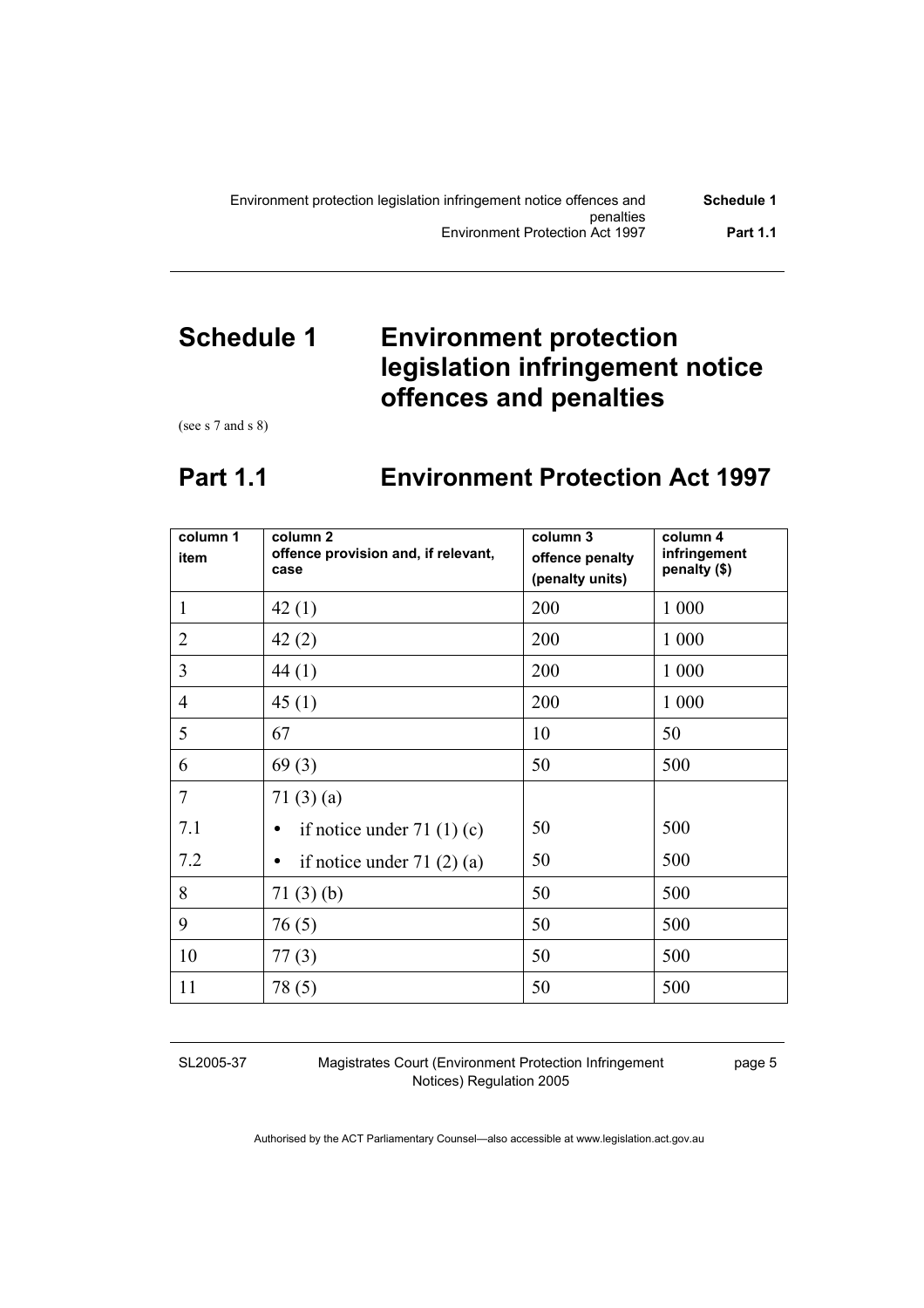| Schedule 1      | Environment protection legislation infringement notice offences and |
|-----------------|---------------------------------------------------------------------|
|                 | penalties                                                           |
| <b>Part 1.1</b> | Environment Protection Act 1997                                     |

| column 1<br>item | column <sub>2</sub><br>offence provision and, if relevant,<br>case | column 3<br>offence penalty<br>(penalty units) | column 4<br>infringement<br>penalty (\$) |
|------------------|--------------------------------------------------------------------|------------------------------------------------|------------------------------------------|
| 12               | 82(3)                                                              | 50                                             | 500                                      |
| 13               | 84(3)(a)                                                           |                                                |                                          |
| 13.1             | if notice under $84(1)(c)$<br>$\bullet$                            | 50                                             | 500                                      |
| 13.2             | if notice under $84(2)(a)$<br>$\bullet$                            | 50                                             | 500                                      |
| 14               | 84(3)(b)                                                           | 50                                             | 500                                      |
| 15               | 134                                                                | 100                                            | 500                                      |
| 16               | 139(3)                                                             | 50                                             | 500                                      |
| 17               | 141                                                                | 50                                             | 100                                      |
| 18               | 142                                                                | 100                                            | 500                                      |
| 19               | 148(1)                                                             | 20                                             | 250                                      |
| 20               | 149(1)                                                             | 20                                             | 250                                      |
| 21               | 149(4)                                                             | 50                                             | 250                                      |
| 22               | 159A(1)                                                            | 10                                             | 100                                      |

page 6 Magistrates Court (Environment Protection Infringement Notices) Regulation 2005

SL2005-37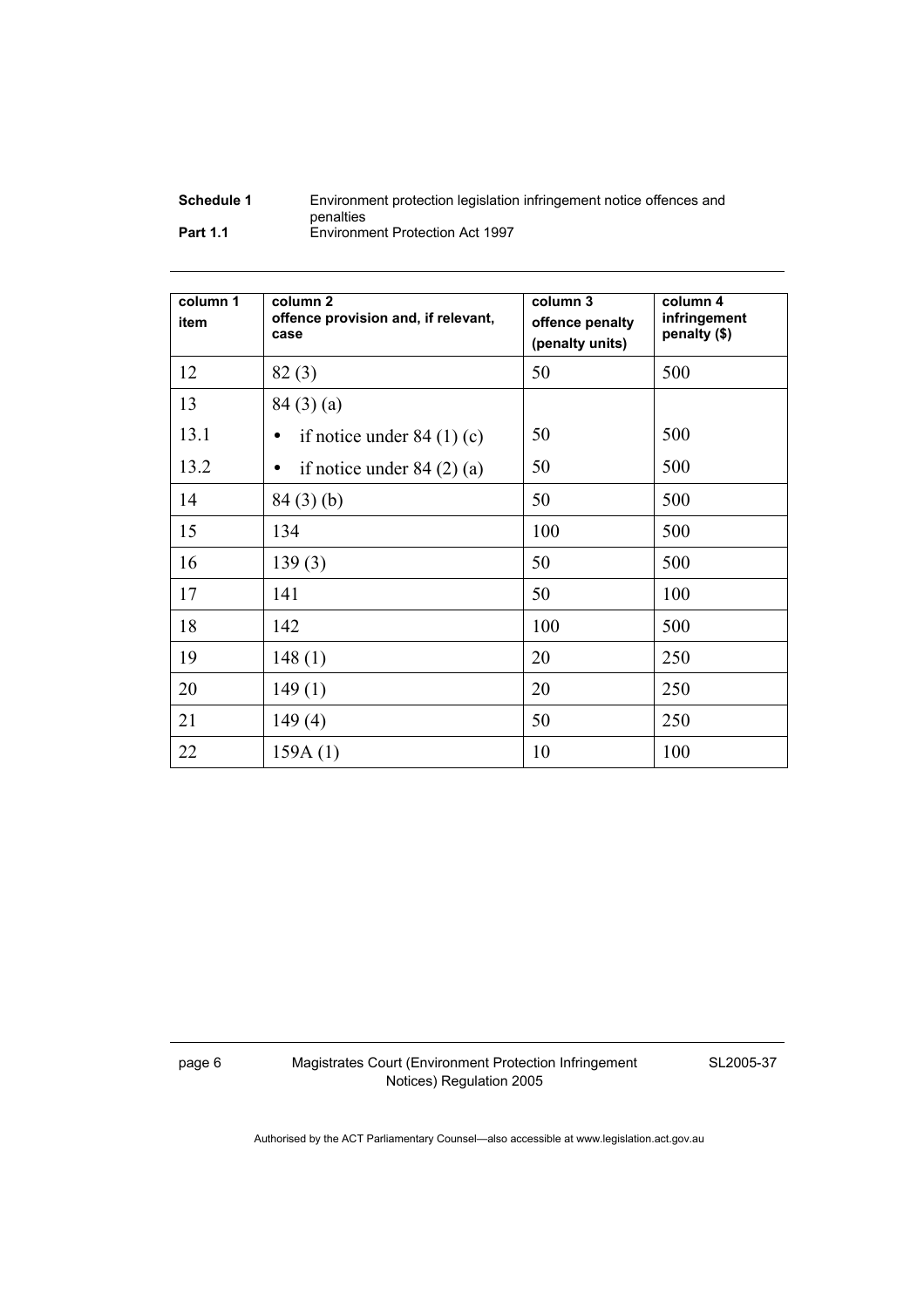# **Part 1.2 Environment Protection Regulation 2005**

| column 1<br>item | column 2<br>offence provision and, if relevant,<br>case | column 3<br>offence penalty<br>(penalty units) | column 4<br>infringement<br>penalty<br>\$) |
|------------------|---------------------------------------------------------|------------------------------------------------|--------------------------------------------|
| $\mathbf{1}$     | 9(1)                                                    | 5                                              | 100                                        |
| $\overline{2}$   | 10(1)(b)(i)                                             | 10                                             | 120                                        |
| $\overline{3}$   | 10(1)(b)(ii)                                            | 10                                             | 120                                        |
| $\overline{4}$   | 10(3)(b)(i)                                             | 10                                             | 120                                        |
| 5                | $10(3)$ (b) (ii)                                        | 10                                             | 120                                        |
| 6                | 11(5)                                                   | 10                                             | 120                                        |
| $\overline{7}$   | 12(1)                                                   | 5                                              | 100                                        |
| 8                | 15(1)                                                   | 10                                             | 200                                        |
| 9                | 15(2)                                                   | 10                                             | 200                                        |
| 10               | 39(1)                                                   | 10                                             | 200                                        |
| 11               | 39(2)                                                   | 10                                             | 200                                        |
| 12               | 40(1)                                                   | 10                                             | 120                                        |
| 13               | 40(2)                                                   | 10                                             | 120                                        |
| 14               | 44(1)                                                   | 10                                             | 175                                        |
| 15               | 44(2)                                                   | 10                                             | 100                                        |
| 16               | 45(1)(a)                                                | 10                                             | 100                                        |
| 17               | 45(1)(b)                                                | 10                                             | 100                                        |

SL2005-37

Magistrates Court (Environment Protection Infringement Notices) Regulation 2005

page 7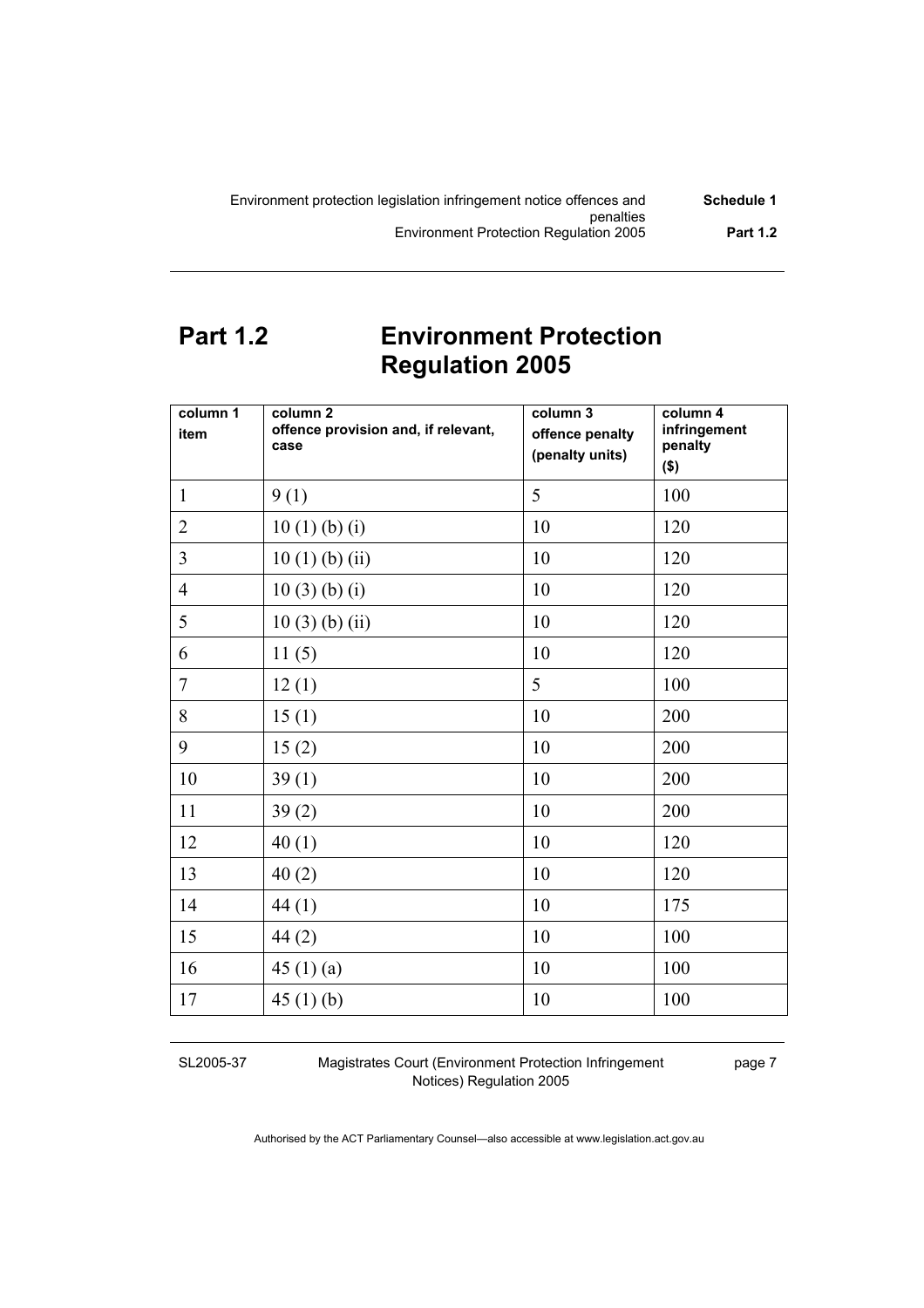| Schedule 1      | Environment protection legislation infringement notice offences and |
|-----------------|---------------------------------------------------------------------|
|                 | penalties                                                           |
| <b>Part 1.2</b> | Environment Protection Regulation 2005                              |

| column 1<br>item | column <sub>2</sub><br>offence provision and, if relevant,<br>case | column 3<br>offence penalty<br>(penalty units) | column 4<br>infringement<br>penalty<br>$($ \$) |
|------------------|--------------------------------------------------------------------|------------------------------------------------|------------------------------------------------|
| 18               | 46(1)                                                              | 10                                             | 100                                            |
| 19               | 47(1)                                                              | 10                                             | 175                                            |
| 20               | 47(2)                                                              | 10                                             | 175                                            |
| 21               | 48(2)                                                              | 10                                             | 100                                            |
| 22               | 49(2)                                                              | 10                                             | 100                                            |
| 23               | 50(1)                                                              | 10                                             | 200                                            |
| 24               | 55 $(2)$ $(a)$                                                     | 10                                             | 100                                            |
| 25               | 55 $(2)$ $(b)$                                                     | 10                                             | 100                                            |
| 26               | 58(1)                                                              | 10                                             | 100                                            |
| 27               | 58(2)                                                              | 10                                             | 100                                            |
| 28               | 59(1)                                                              | 10                                             | 100                                            |
| 29               | 59(2)                                                              | 10                                             | 100                                            |
| 30               | 60(1)                                                              | 5                                              | 100                                            |
| 31               | 60(2)                                                              | 5                                              | 100                                            |
| 32               | 61(1)                                                              | 10                                             | 100                                            |

page 8 Magistrates Court (Environment Protection Infringement Notices) Regulation 2005

SL2005-37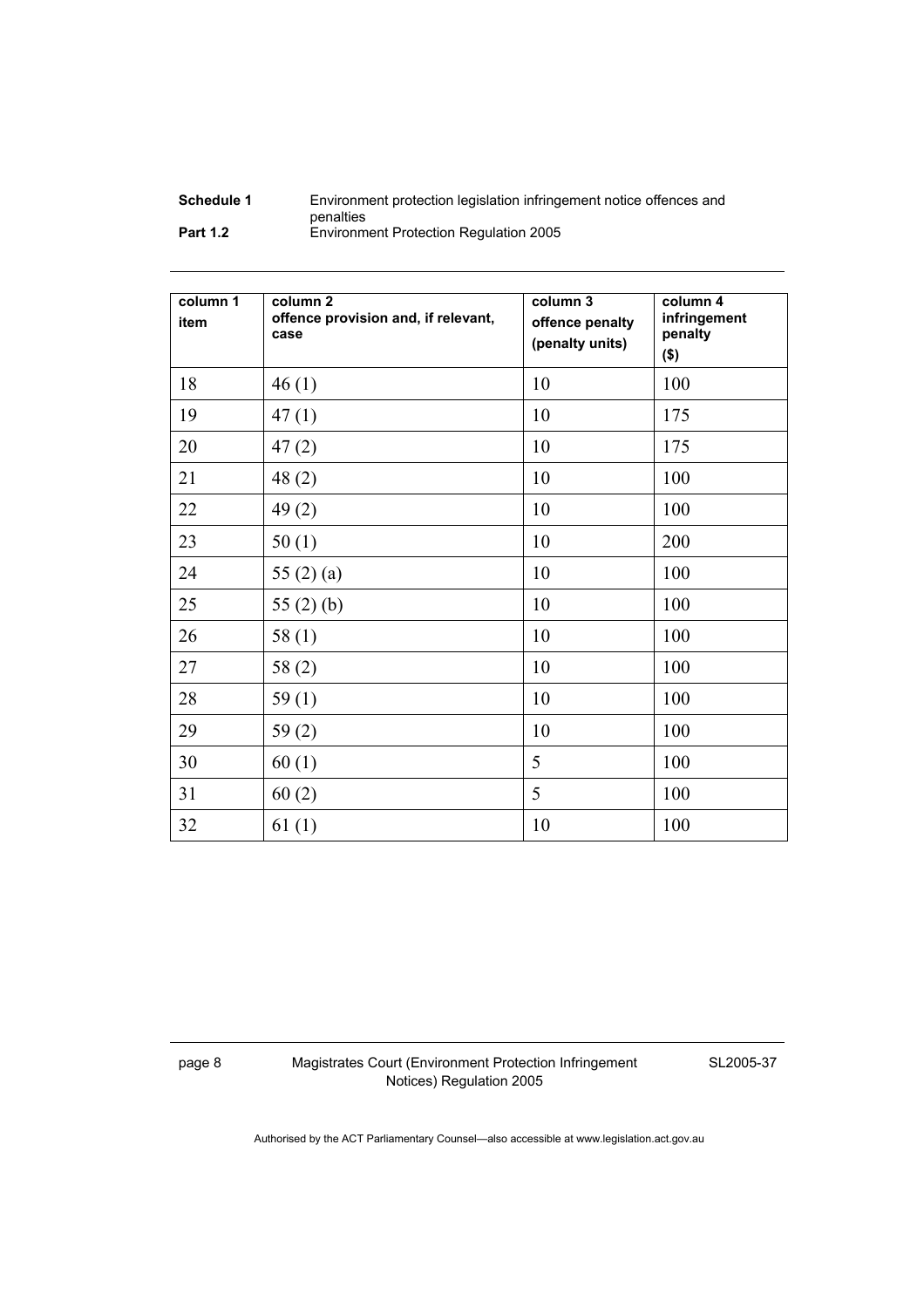# **Dictionary**

(see  $s$  4)

- *Note 1* The Legislation Act contains definitions and other provisions relevant to this regulation.
- *Note 2* For example, the Legislation Act, dict, pt 1, defines the following terms:
	- corporation
	- Corporations Act
	- environment protection authority
	- individual.
- *Note 3* Terms used in this regulation have the same meaning that they have in the *Magistrates Court Act 1930* (see Legislation Act, s 148). For example, the following terms are defined in the *Magistrates Court Act 1930*, dict:
	- administering authority
	- authorised person
	- infringement notice
	- infringement notice offence
	- reminder notice.

*authorised officer*—see the *Environment Protection Act 1997*, section 4.

### *environment protection legislation* means—

- (a) the *Environment Protection Act 1997*; and
- (b) the *Environment Protection Regulation 2005*.

SL2005-37

page 9